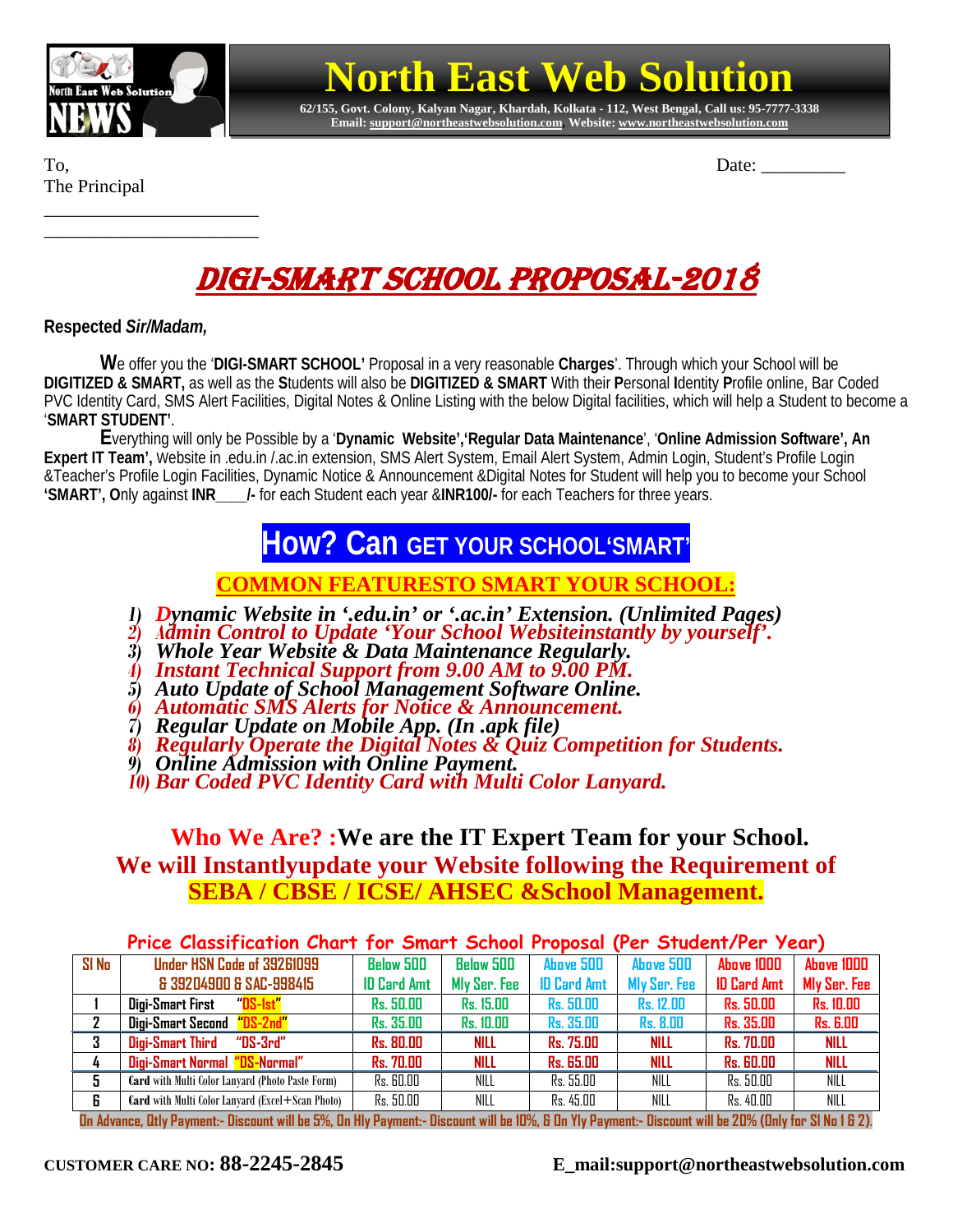#### **Terms & Conditions of the Proposal Acceptance:**

**1) To start the Proposal, an Educational Institute must have to sign the IDA (Institute Data Application) form with a minimum 300 Students.**

2) Must have to submit the Affiliation Certificate & the Identity Proof of the Schoolas well as the Current Principal/Owner of the School.

3) Must have to submit a Request letter for .edu.in / .ac.in Extension on Institute Letter Head,address to ' The Registry, Dept. of Electronics & Information Technology (DeitY), New Delhi. (meity.gov.in).

**4) Security Amount of Rs.5000/- for DS-Normal Scheme, Rs.10000/-for DS-Third Scheme, Rs.15000/- for DS-Second Scheme& Rs.20000/- for DS-First Scheme.**

5) The Proposal must accept by the School for at least Four years & the Refundable Security amount will be adjust only either termination or reactivation of the Proposal after four years.

6) Your Refundable Security amount will automatically be posted in re-activation account for the next four years to continue with our services, If terminate, then the amount either will be Refunded or will be adjusted. 7) The Customization facilities are only available in the DS-First Scheme, as per the Scheme Classification Chart. And any Customization in other scheme is chargeable as per demand.

#### 8) The payable amount for the Proposal will only be Calculate on the No. of Students & the Scheme Value Amount & Monthly IT Service Amount. All Scheme amount is Fixed, per year (up to four years).

9) You must have to Pre pay the Amtalong with the Excel file + Image File Download from the 'NEWS Admission Software'/SDA Form Submit, otherwise Rs. 1500 will be charge extra for Amount Collection. 10) You have to pay the maintenance charges rupees 750 per hour for website designing, rupees 1250 for Database Programming & rupees 3500 for App Programming, if service hours exceeds.

11) You will be responsible for any **spelling** & **Image** mistake in Identity card, if you are using our free 'NEWS Admission software.

#### 12) We will not charge any single amount other than the Yearly Identity Card Charges & Monthly IT Service Charges. Charges will be calculated on the number of students in DS-1\*1& DS-2<sup>nd</sup> Scheme. **13) We will Charge Only ID Card Amount Yearly following the Price Classification Chart only in case of DS-3rd& DS Normal Scheme.**

**14) Customer must sign the proposal agreement for 4 years in case of Scheme 5 & 6. And also deposit 10000 in advance, which will be adjust after 4 years, if you need early delivery.**

15) You have to pay reprinting charges of Rs. **35**/- for a student Identity card & Rs.**55**/- for a teachers identity card, if mistakes not from our side.

16) You must **Email us** or **Raise a Ticket** for any kind of Updates/Changes in your Scheme, Payment, Profile, Software, and Programming.

17) To configure online payment in your website,You must produce the necessary documents as per payment gateway. (**PayUMoney**), This facility is only in DS-Second & DS-Firstor be chargeable of Rs. 6500.00. 18) We will not be responsible for any photo damaged, scratched, stapled, trod, signed, fold mark & invisible, we must need the either digital photo, rename by Application form No or CLEAN IMAGE if pasted on SDAF.

19) You will have to capture all students photo through web cam and must submit to our executive. This will be installed by our executive with the 'NEWS Admission Software'.

20) Once you signed the agreement you cannot degrade your scheme, but you can upgrade your scheme at any time at least 1 month before the Admission.

21) On free NEWS Admission Software the maximum limit of database storage is Unlimited, till the Software is active. Data, Domain, Files Restore in other IP will be Charged extra, depends on time & status.

22) You must Confirm & Approve the Identity Card Design along with the text/sign on the Card, which will be sent by our staff to your Registered Email ID, otherwise we will not responsible for any kind of Delay. 23) You must need to raise a ticket for any type of Job, Service, Function, Updates, Complain, Requirement & Activities to get 100% satisfaction, without ticket you cannot blame for any kind of disputes.

24) You must have to submit minimum 200 ID Card List/Forms in a lot, and must have to complete the ID card formalities up to 4 Lots.

25) 18% IGST will be Charge on each bill amount,You must clear every bill within 15 days from the bill date, otherwise your services will be terminated as well as the 5% pm late fine will be added on the bill. 26) We will deliver the ID Cards within 10-15 days (if provide the Excel Sheet & Image File from the 'NEWS Admission Software'), 15-25 Days if provide the Data Application Form.

27) In Case of RFID Card, School Administration must have to Arrange all the Materials like Computers, Cables, CC TV Camera, Entry Gate, Touch Device, Cables, Sensor Device ets. or have to Pay extra. 28) In DS First Scheme if Customer choose Bar Coded ID Card and Don't want to continue RFID Attendance, Customer will charge 35/- instead of 50/- at the time of Admission.

29) All of our Services is based on the billing clearance, the Services may be terminated any time without information, in case of Payment Pending. If any dispute arises, all the Jurisdictions in Kolkata Court only. 30) In case of SSL installation the sub domain will not cover, only the main Domain will Cover and

 $30$  Yearly ID Card Fee for each Student will be charged at the time of Admission. And IT Service Amt must be paid monthly by the  $10^{\rm h}$  of each month in advance. Also in case of Qly, Hly & Yly Payment, the date is sam 32) Designed & Powered by Logo can be remove by paying of INR10000 (ten thousand) only yearly.

**33) All the Product Activation & Service Continuation will automatically BE barred with the Proposal Termination. No Claim will be applicable.**

#### **Procedure of the Proposal Acceptance:**

**1) Sign the IDA (Institute Data Application) form with Seal.**

**2) Submit the Documents (Following T & C no 4, 5 & 6).**

**3) Issue a cheque/Transfer Security (Following T & C no 4).**

**4) Provide the necessary documents to design the Website.**

**5) Provide a good looking photograph of present Principal/Owner/Director. 6) Provide at least 4 no's of Digital photograph of the Institute.**

**7) Provide Prospectus and Fees structure of the Institute.**

#### **Payment Details:**

| North East Web Solution. |
|--------------------------|
| 124811031330             |
| Dena Bank.               |
| Khardah, Kolkata.        |
| <b>BKDN0911248</b>       |
|                          |

#### **CALCULATION YOURS' FAITHFULLY**

| VNIIDR' EAITHEIII I V |
|-----------------------|

| Scheme Name: <b>Scheme</b> Name:                                                                                                               |       |                  |                                        |                             |                                                                                                                                                                                                                                     |                                   |  |
|------------------------------------------------------------------------------------------------------------------------------------------------|-------|------------------|----------------------------------------|-----------------------------|-------------------------------------------------------------------------------------------------------------------------------------------------------------------------------------------------------------------------------------|-----------------------------------|--|
| ID Card Value: Rs.<br>Service Value Monthly: Rs.                                                                                               |       |                  |                                        |                             | <b>DESIGNATION:</b> the contract of the contract of the contract of the contract of the contract of the contract of the contract of the contract of the contract of the contract of the contract of the contract of the contract of |                                   |  |
|                                                                                                                                                |       |                  | $=Rs$ .                                |                             |                                                                                                                                                                                                                                     |                                   |  |
| No of Teachers:                                                                                                                                | @ 100 |                  | $=$ Rs.                                |                             |                                                                                                                                                                                                                                     |                                   |  |
| Primary Money Receipt:<br><b>Received with thanks from</b><br>amount following the above terms no 4. Cheque/RTGS/NEFT No: ____________________ |       |                  | of Rs. In the set of R<br>. Date: ____ | . Bank: ___________________ | , Branch:                                                                                                                                                                                                                           | for Security<br><b>Contractor</b> |  |
| Remarks: (                                                                                                                                     |       |                  |                                        |                             |                                                                                                                                                                                                                                     |                                   |  |
|                                                                                                                                                |       |                  |                                        |                             |                                                                                                                                                                                                                                     |                                   |  |
| <b>Authorized Person Name</b>                                                                                                                  |       | <b>Mobile No</b> |                                        |                             | <b>Seal &amp; Signature of Proposer</b>                                                                                                                                                                                             |                                   |  |

### **CUSTOMER CARE NO: 88-2245-2845 E\_mail:support@northeastwebsolution.com**